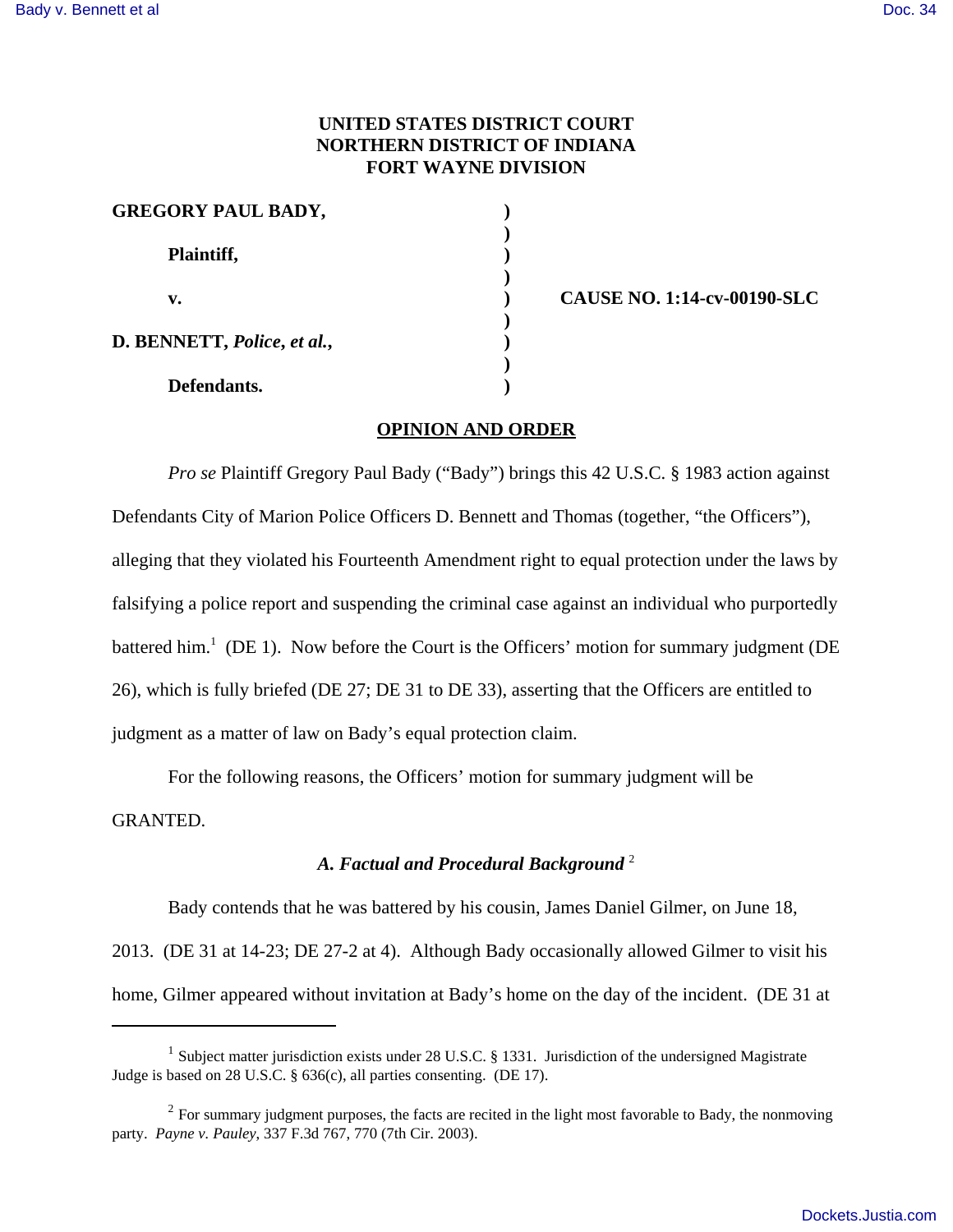16-17; DE 27-2 at 4-5). Bady states that the two were having a conversation when Gilmer hit him in the face with a silver object. (DE 31 at 16; DE 27-2 at 4). Bady further states that he was knocked out and was unresponsive, and thus, he was not interviewed by police officers at the scene. (DE 31 at 16; DE 27-2 at 4). He recalls being put in an ambulance and being interviewed by non-party Officer K. Elliott while at Marion General Hospital, relaying to Officer Elliott that Gilmer had hit him in the face with a silver object. (DE 31 at 16; DE 27-2 at 4).

In his narrative report dated June 18, 2013, Officer Bennett indicated that he took a report from Bady while at Marion General Hospital. (DE 31 at 10). Officer Bennett documented that Bady reported Gilmer "sucker punched" him and that Bady wanted Gilmer to do 30 days in jail and to pay for his medical expenses. (DE 31 at 10). Officer Bennett wrote that Bady had refused to cooperate with Officer Thomas at the scene. (DE 31 at 11). The following day, Gilmer gave Officer Bennett a taped statement, claiming that he was defending himself and struck Bady only after Bady had charged at him. (DE 31 at 11). Officer Bennett concluded that the incident between Bady and Gilmer was "mutual combat," and he suspended the case. (DE 31 at 11).

When Bady saw Officer Bennett's report and learned that the case against Gilmer was suspended, he wrote the prosecutor and the chief of police, asserting that the investigating officers did a poor job investigating the case. (DE 31 at 12-13). Bady complained that no officer came back to interview him when he was fully conscious; he also asserted that the statement of a witness, Daniel Mongar, was mischaracterized in Officer Bennett's report.<sup>3</sup> (DE

<sup>&</sup>lt;sup>3</sup> Bady submits statements from two witnesses to the incident, Daniel Mongar and Deanna Futrell. (DE 31) at 18; DE 21 at 7). Mongar stated in an undated, sworn statement that Gilmer was the aggressor and that Bady never charged at Gilmer. (DE 31 at 18). Mongar further stated that Bady "could barely stand due to drinking" and that he did not believe Bady would have been a threat to Gilmer. (DE 31 at 18). Futrell articulated in a sworn statement dated October 30, 2015, that Gilmer and Bady were having a conversation when Gilmer suddenly struck Bady in the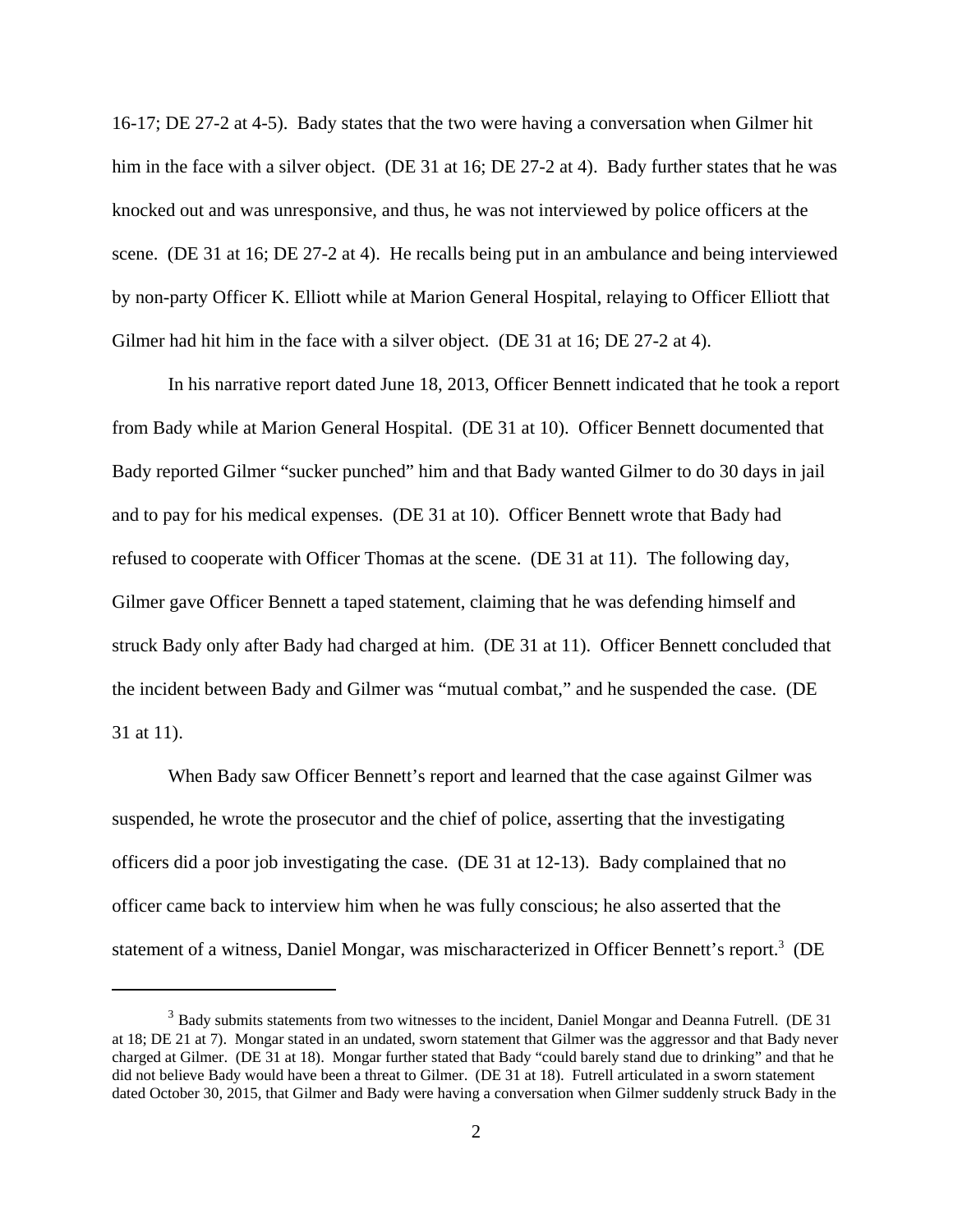31 at 12). Bady asked that his statement, and the statements of his witnesses, be reviewed and that Gilmer be arrested for assault and battery. (DE 31 at 12-13). Bady stated that he had sustained damages in excess of \$20,000 to his eye and face. (DE 31 at 12; DE 21 at 14).

On January 17, 2014, seven months after the incident, Gilmer was charged with battery as a result of his altercation with Bady on June 18, 2013. (DE 27-3 at 2). Gilmer ultimately pled guilty to a charge of disorderly conduct and was placed on probation. (DE 27-3 at 2).

Bady filed the instant case against the Officers on June 19, 2014, alleging that they violated his right to equal protection under the laws by purportedly falsifying the police report about the incident and suspending the battery charge against Gilmer. (DE 1 at 2).

#### *B. Standard of Review*

Summary judgment may be granted only if there are no disputed genuine issues of material fact. *Payne*, 337 F.3d at 770. When ruling on a motion for summary judgment, a court "may not make credibility determinations, weigh the evidence, or decide which inferences to draw from the facts; these are jobs for a factfinder." *Id.* (citations omitted). The only task in ruling on a motion for summary judgment is "to decide, based on the evidence of record, whether there is any material dispute of fact that requires a trial." *Waldridge v. Am. Hoechst Corp.*, 24 F.3d 918, 920 (7th Cir. 1994) (citations omitted). If the evidence is such that a reasonable factfinder could return a verdict in favor of the nonmoving party, summary judgment may not be granted. *Payne*, 337 F.3d at 770. A court must construe the record in the light most favorable to the nonmoving party and avoid "the temptation to decide which party's version of the facts is more likely true[,]" as "summary judgment cannot be used to resolve swearing

face, rendering Bady unconscious. (DE 21 at 7).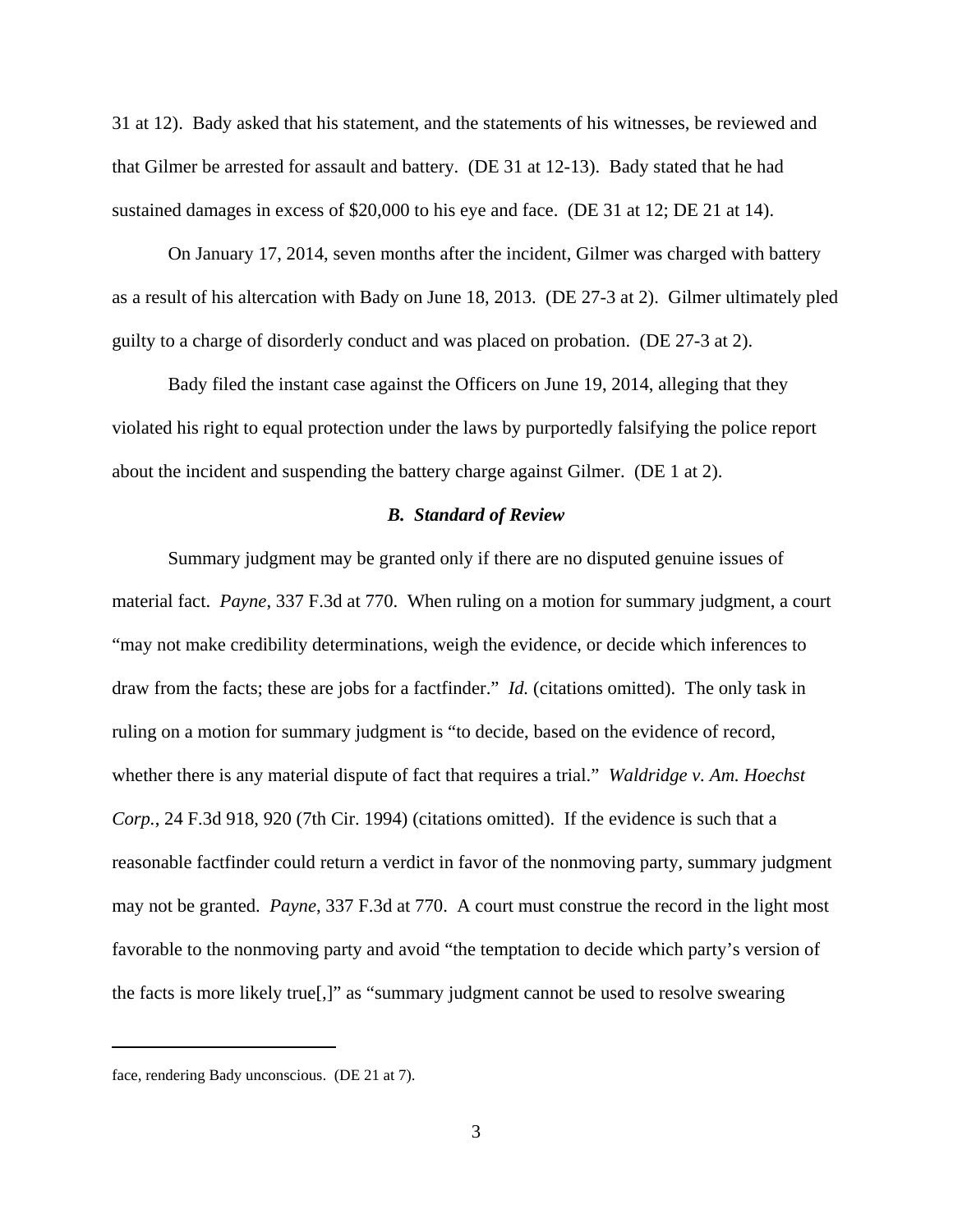contests between litigants." *Id.* (citations omitted). However, "a party opposing summary judgment may not rest on the pleadings, but must affirmatively demonstrate that there is a genuine issue of material fact for trial." *Id.* at 771 (citation omitted).

#### *C. Discussion*

Equal protection claims are claims of discrimination. *See Lunini v. Grayeb*, 395 F.3d 761, 767-70 (7th Cir. 2005) (explaining that a plaintiff advancing an equal protection claim bears the burden of demonstrating "that he suffered unequal treatment—the essence of an equal protection violation is, after all, *discrimination* of some sort"). "[T]he purpose of the equal protection clause of the Fourteenth Amendment is to secure every person within the State's jurisdiction against intentional and arbitrary discrimination, whether by express terms of a statute or by its improper execution through duly constituted agents." *Vill. of Willowbrook v. Olech*, 528 U.S. 562, 564 (2000) (citation omitted).

 "In the usual equal protection case the plaintiff is complaining about discrimination against a group to which he belongs, such as a racial minority." *Ind. Land Co., LLC v. City of Greenwood*, 378 F.3d 705, 712 (7th Cir. 2004); *see also Engquist v. Or. Dep't of Agric.*, 553 U.S. 591, 601 (2008). To succeed on such an equal protection claim, a plaintiff "must prove that the defendants' actions had a discriminatory effect and were motivated by a discriminatory purpose." *Chavez v. Ill. State Police*, 251 F.3d 612, 635-36 (7th Cir. 2001) (citations omitted). A plaintiff may establish a "discriminatory effect" by showing that he (1) is a member of a protected class, (2) is "otherwise similarly situated to members of the unprotected class," and (3) was treated differently from members of the unprotected class. *Id*. at 636. A plaintiff may establish that the defendant treated him differently than other similarly situated individuals "by naming such individuals or through the use of statistics[.]" *Id*.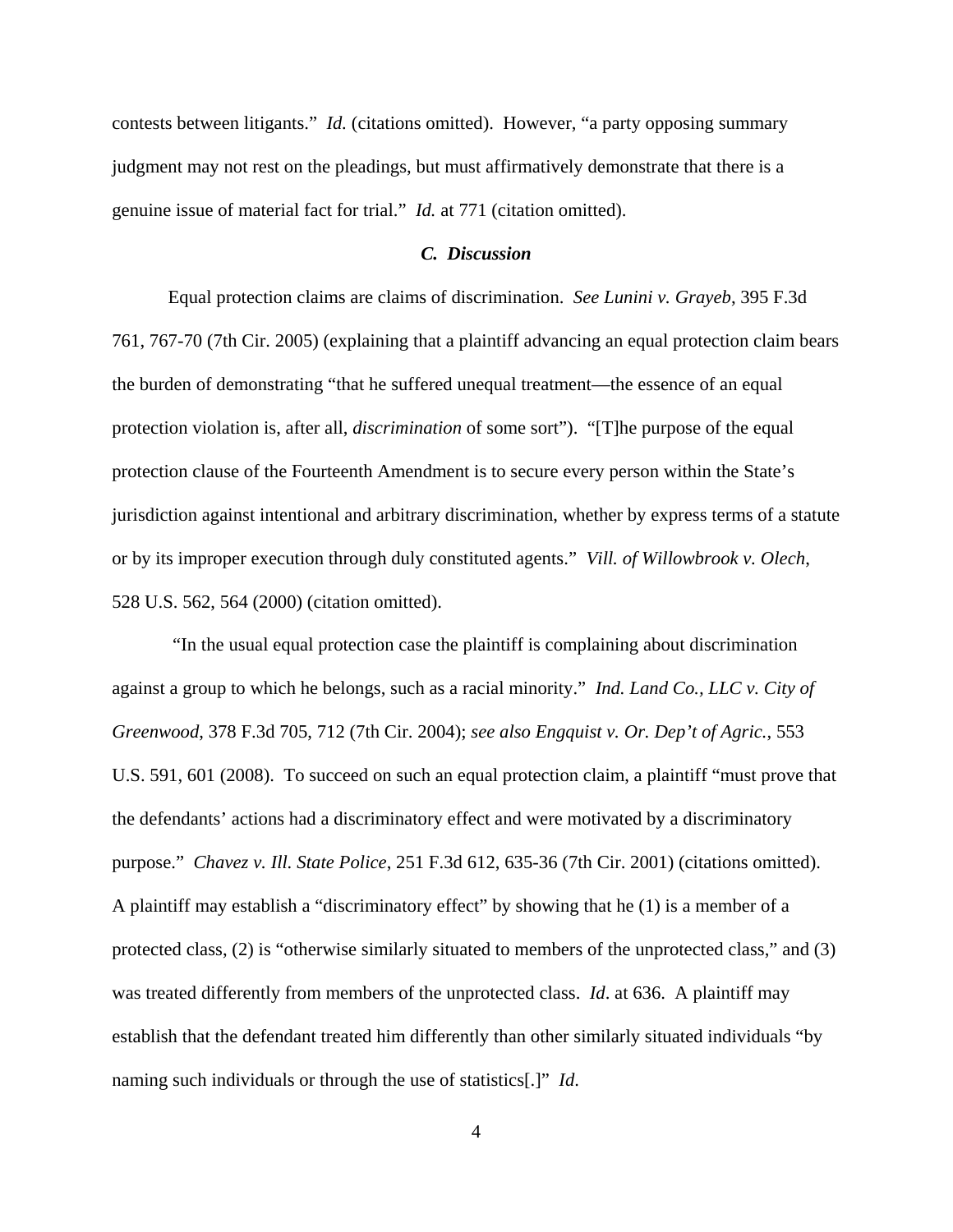Alternatively, "an individual who does not claim membership in any group narrower than the human race can still obtain a remedy under the equal protection clause for 'irrational and wholly arbitrary' treatment." *Ind. Land Co., LLC*, 378 F.3d at 712 (quoting *Olech*, 527 U.S. at 565). This is referred to as a "class of one" equal protection claim. *Id*. To survive summary judgment on a class-of-one equal protection claim, a plaintiff must produce facts showing that (1) the defendants intentionally treated him differently than other similarly situated individuals; and (2) there is no rational basis for the different treatment. *See Olech*, 527 U.S. at 564; *Hanes v. Zurick*, 578 F.3d 491, 494 (7th Cir. 2009). That is, the plaintiff must identify someone who was similarly situated to him but treated differently. *See United States v. Moore*, 543 F.3d 891, 896 (7th Cir. 2008) ("[T]he class-of-one challenger and his comparators must be *prima facie* identical in all relevant respects or directly comparable . . . in all material respects." (citations and internal quotation marks omitted)); *RJB Props., Inc. v. Bd. of Educ. of the City of Chi.*, 468 F.3d 1005, 1010 (7th Cir. 2006); *McDonald v. Vill. of Winnetka*, 371 F.3d 992, 1002 (7th Cir. 2004).

Here, Bady's complaints center on the fact that his purported assailant, Gilmer, was not arrested until Bady wrote a letter to the prosecutor and the chief of police asking that Gilmer be arrested. (DE 31 at 3). Bady argues that it cannot be "normal protocol for victims of ass[a]ult or any other crime . . . to have to write a letter to the District attorney and the chief of police to get the perpetrator of that crime arrested and charged." (DE 31 at 3). Bady further asserts that the Officers falsified information in the report of the incident by: (1) stating that he refused to cooperate at the scene; (2) mischaracterizing a witness's statement; and (3) concluding that the incident was "mutual combat." (DE 31 at 4-6). Bady perceives that these purported discrepancies in the police report and the Officers' suspension of the case against Gilmer are sufficient to support his equal protection claim against the Officers.

5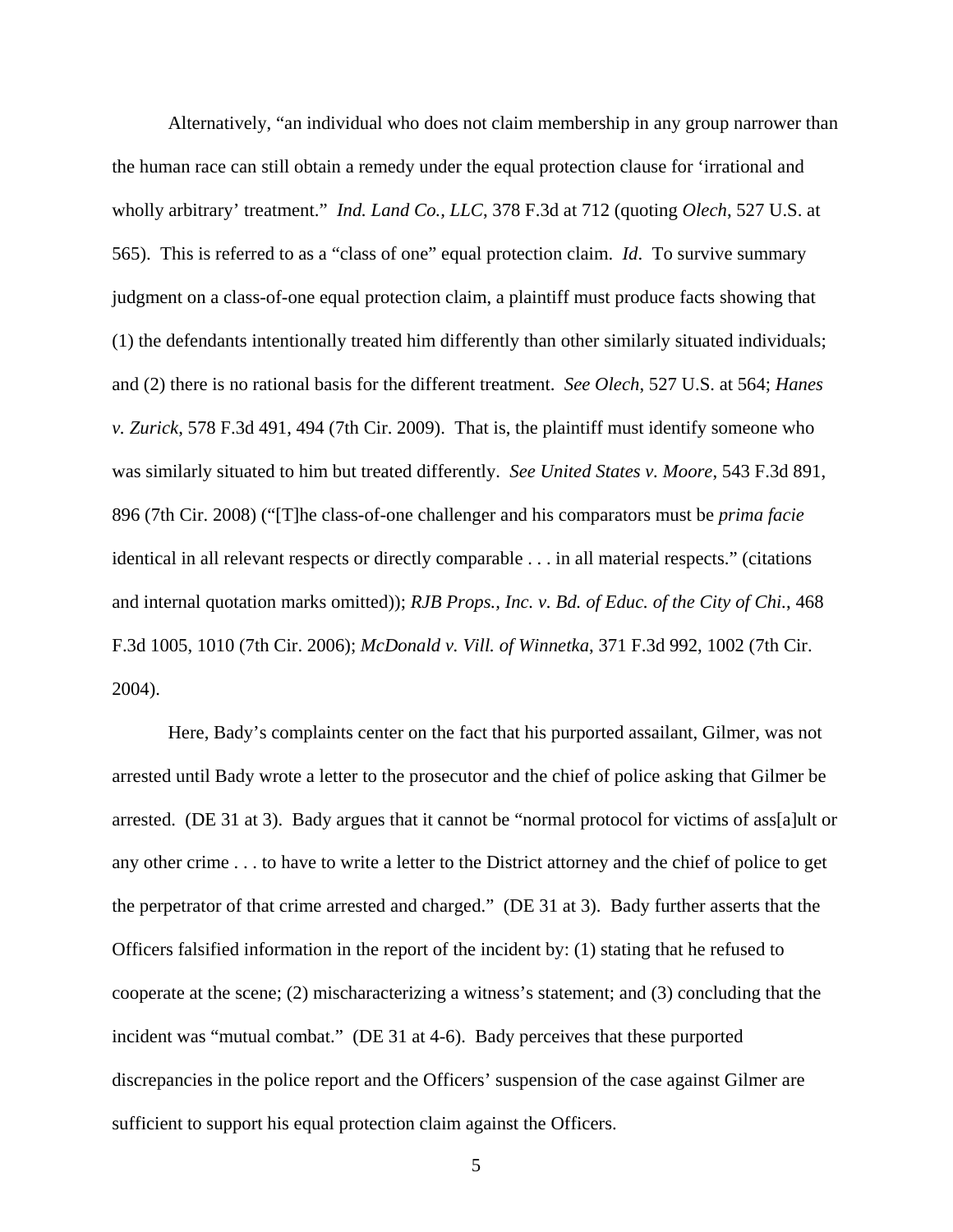Bady's perspective of his equal protection claim, however, is not supported by the law. As an initial matter, Bady does not allege in his complaint that he was part of a protected or special class or that he was treated differently from similarly situated individuals in the unprotected class. Consequently, the Officers construe his complaint as advancing a class-ofone equal protection claim. In his response brief, however, Bady asserts that he did not know he had to be part of a protected or special class to advance his equal protection claim, and in any event, "he is part of an African-American community that has suffered both police brutality and in this case police neglect." (DE 31 at 7). This sentence in Bady's response brief is the only reference of record to his membership in a protected class.

Ultimately, however, it is not pivotal whether Bady is now attempting to advance an equal protection claim based on his race or whether he is solely advancing a class-of-one equal protection claim, as in either case his claims fail to survive summary judgment. This is because Bady fails to show that the Officers treated him differently than other victims of alleged battery incidents. More specifically, with respect to an equal protection claim based on his race, Bady does not produce any evidence that he was, in fact, treated differently than a similarly situated individual who was not African American—one of the required elements of a typical equal protection claim. *See Chavez*, 251 F.3d at 635-36. Likewise, with respect to a class-of-one equal protection claim, Bady does not produce evidence that he was, in fact, treated differently than other similarly situated individuals, which is a required element of a class-of-one claim. *Hanes*, 578 F.3d at 494; *McDonald*, 371 F.3d at 1001.

 In fact, Bady concedes in his response brief that he "cannot point to a specific case where these defendants treated someone similarly situated differently th[a]n he." (DE 31 at 3); *see*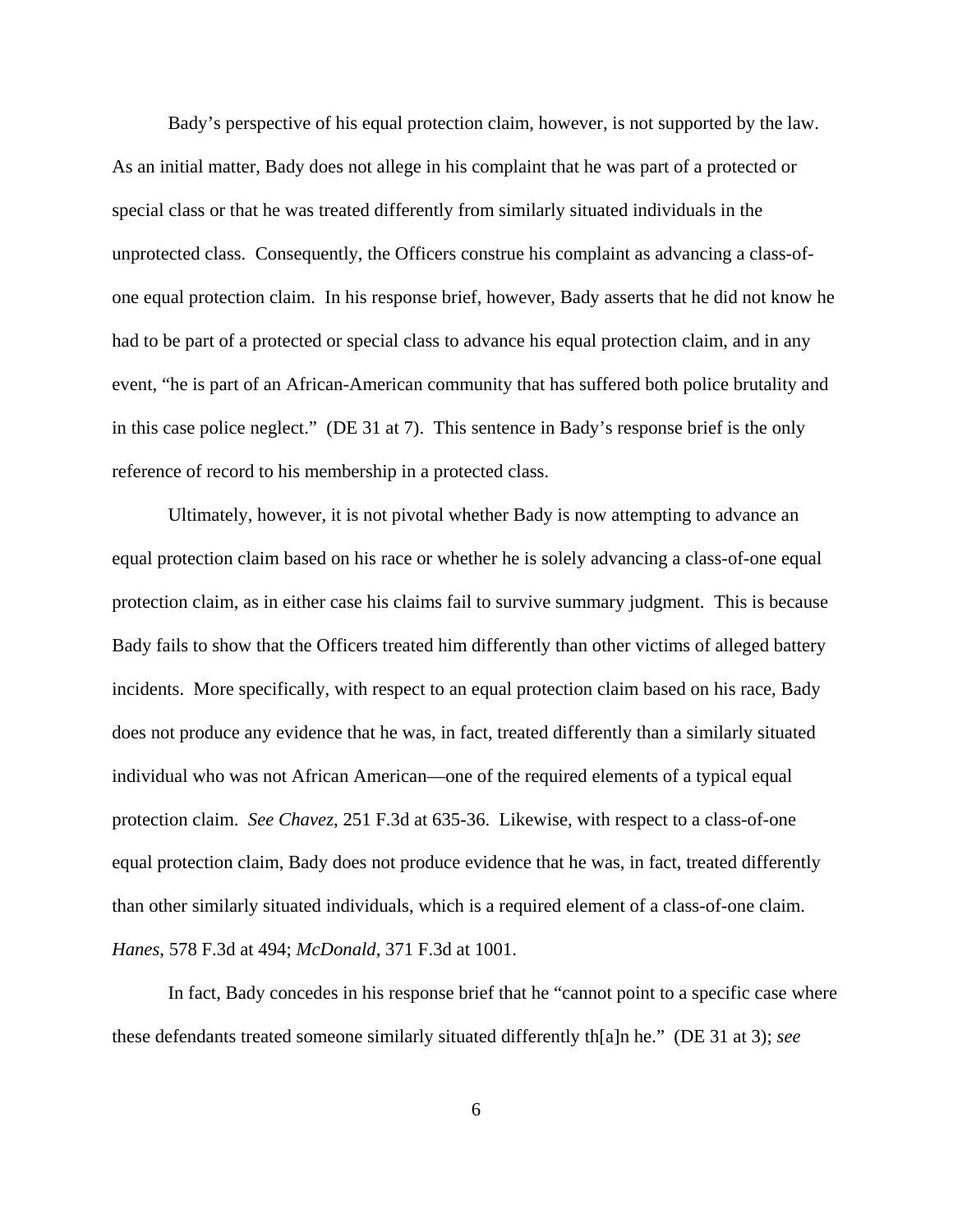*McDonald*, 371 F.3d at 1002 (stating that a class-of-one equal protection claim must fail where the plaintiff has "failed to identify someone who is similarly situated but intentionally treated differently than he" (citation omitted)). Bady's failure to produce such evidence rings the death knell for his equal protection claims against the Officers*. See id.* ("[A] court may properly grant summary judgment where it is clear that no reasonable jury could find that the similarly situated requirement has been met." (citations omitted)); *see, e.g.*, *Lunini*, 395 F.3d at 769-70 (granting summary judgment on plaintiff's equal protection claim arising from a failure to arrest his former boyfriend, where the plaintiff presented no evidence that the officers treated him differently than other citizens in domestic violence incidents, noting there was no indication that the police department always arrests an alleged assailant when responding to a domestic violence report).

In sum, because no reasonable jury could conclude that Bady has produced evidence sufficient to satisfy the similarly situated requirement of either a typical equal protection claim or a class-of-one equal protection claim, the Officers' motion for summary judgment will be granted, and Bady's equal protection claims against the Officers will be dismissed. *See generally Steen v. Myers*, 486 F.3d 1017, 1022 (7th Cir. 2007) ("[S]ummary judgment is not a dress rehearsal or practice run; it is the put up or shut up moment in a lawsuit, when a party must show what evidence it has that would convince a trier of fact to accept its version of events." (citation and internal quotation marks omitted)).

#### *D. Conclusion*

For the foregoing reasons, the Officers' motion for summary judgment (DE 26) is GRANTED, and Bady's claims against the Officers are DISMISSED. The Clerk is DIRECTED